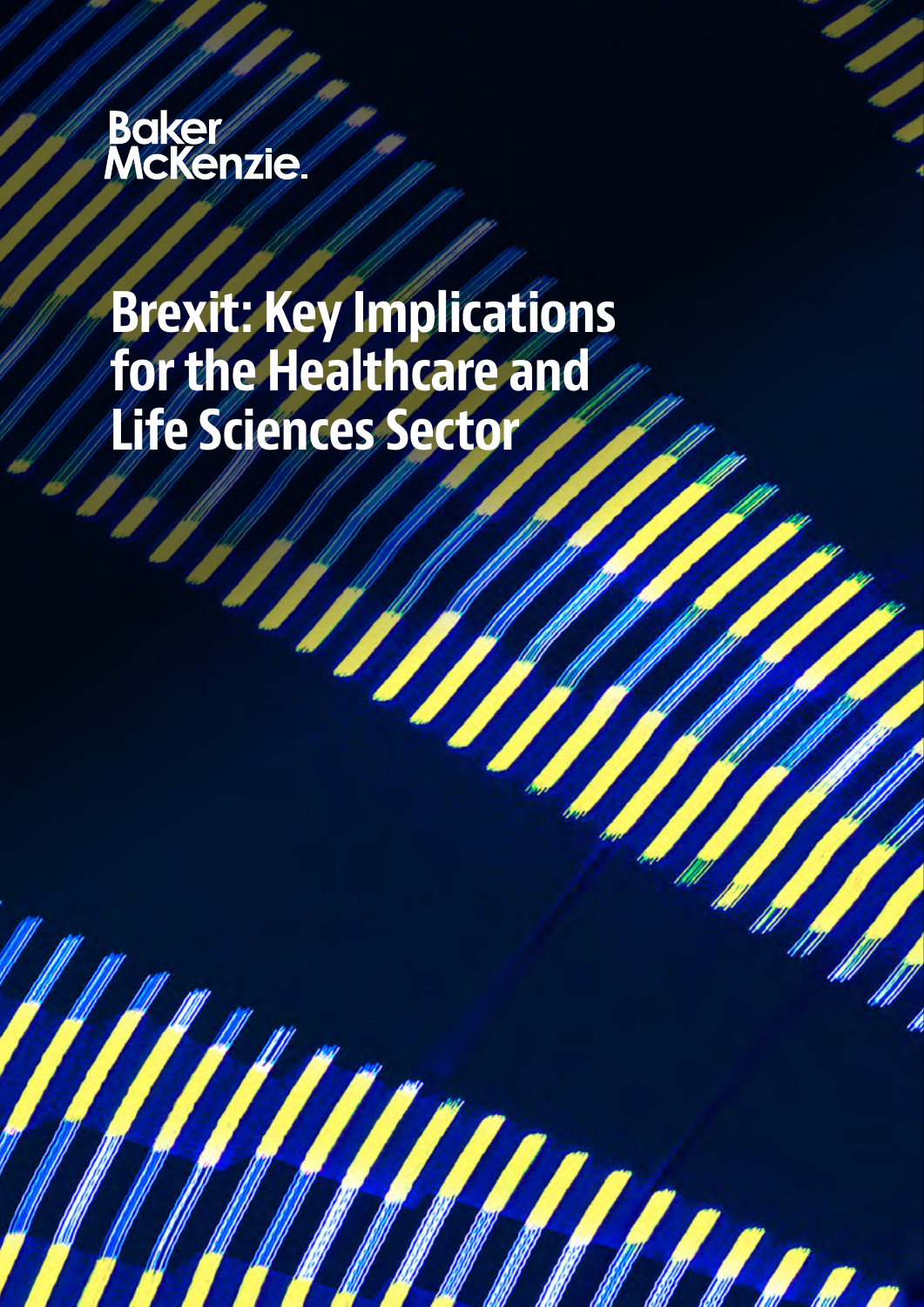

Cecilia Pastor Partner, Corporate 34 91 391 59 68 cecilia.pastor@bakermckenzie.com



London

44 20 7919 1381 jennifer.revis@bakermckenzie.com

Jennifer Revis Partner, EU Competition and Trade



### Key Implications for Business

With the post-Brexit transition period ending on 31 December 2020 and the prospects of a no-deal Brexit having increased, healthcare and life sciences businesses need to continue to prepare for the key challenges ahead as the UK continues to negotiate a trade deal

with the EU.

What should healthcare and life sciences businesses think about to prepare for the post-transition period? To help you get started, we have identified a number of key areas that will be affected by the end of the transition period, and some practical considerations so that you can plan ahead and minimise the impact to your business.



The global nature of our Firm and the clients we represent means that we have a number of experts who can provide advice that is tailored to your organisation and the challenges that you face. If you would like help navigating the complicated, evolving landscape, please contact a member of our dedicated team of specialists (contact details below) or your usual Baker McKenzie contact. Additionally, for further analysis of more general key legal and regulatory issues resulting from Brexit, please see our ['No deal' Brexit Checklist: Key Implications for Business.](https://www.bakermckenzie.com/en/insight/publications/2019/09/no-deal-brexit-checklist)

#### KEY CONTACTS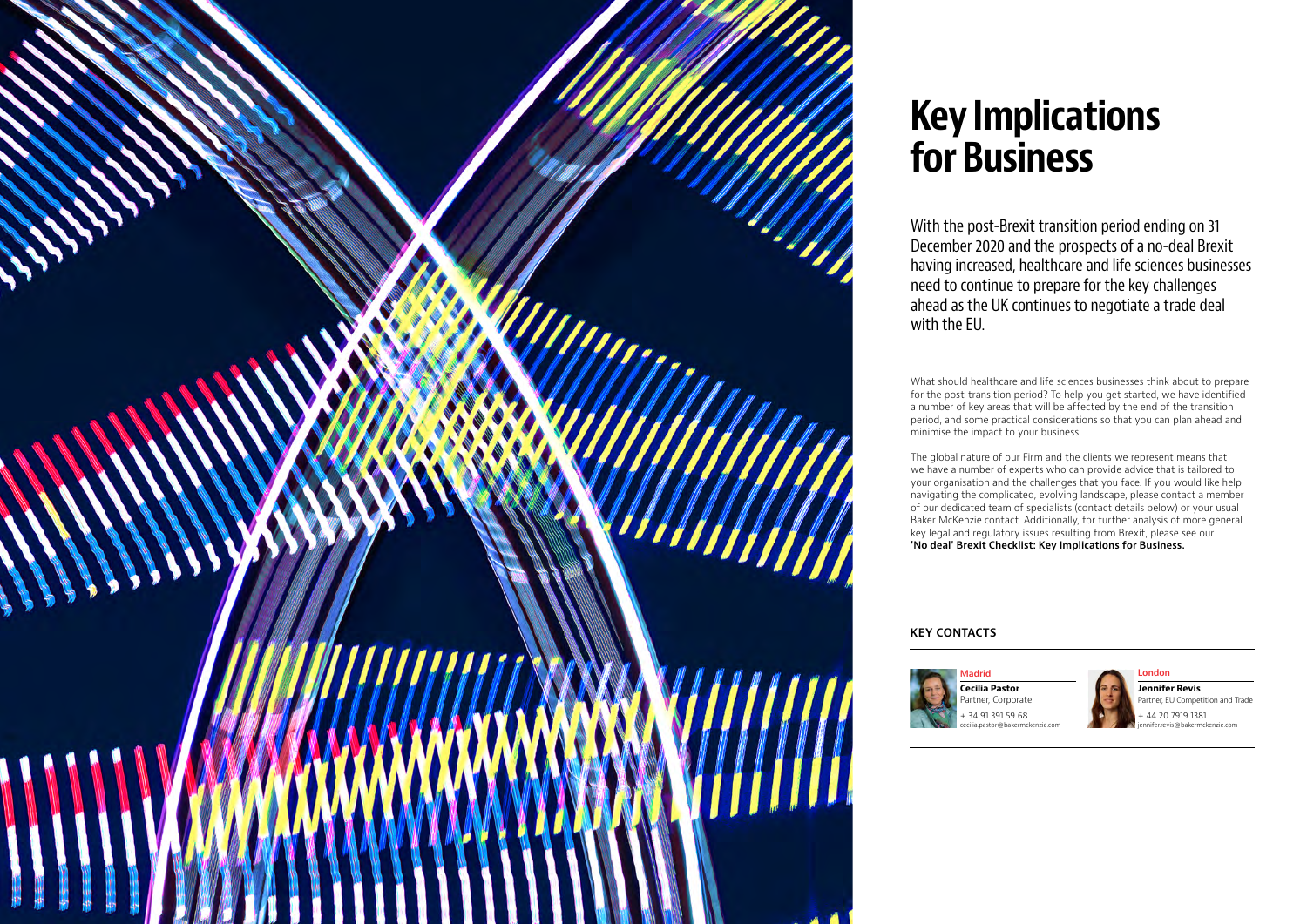### **Trade**

- After the expiry of the transition period, any movement between the EU-27 and the UK will give rise to a (re-)export from the UK and an import into the EU or an export from the EU and an import into the UK. As a result of this, there will be a number of non-tariff barriers that will create additional administrative burdens and costs for companies (for example, the cost of submission of import/ export declarations).
- That said, whilst the withdrawal may give rise to the imposition of tariffs in the event of a nodeal Brexit, the UK government has announced that the UK Global Tariff (UKGT) will come into force on 1 January 2021. Under the UKGT, almost all pharmaceuticals and most medical devices (including ventilators) are tariff free. The UK has also introduced a temporary zero tariff rate on products used to fight COVID-19 in order to tackle the crisis. This relief waives the tariff and VAT for personal protective equipment (PPE), medical devices, disinfectant and medical supplies from non-EU countries. The government has committed to continuing to waive the tariffs on key COVID-19 items if required in 2021.
- Separate from the UKGT, most medicines and medical devices are exempt from customs duties in any event. This is because many pharmaceuticals are covered by the Pharmaceutical Tariff Elimination Agreement (PTEA) and many medical devices fall within the scope of the PTEA or the Information Technology Agreement.
- From a sanctions perspective, at the end of the transition period, EU sanctions regimes will cease to automatically apply in the UK. The UK has implemented legislation providing for an autonomous sanctions regime, and has already drafted statutory instruments opting to continue the existing EU sanctions regimes, due to be implemented at beginning of 2021. To date the UK has remained broadly aligned with the EU on many areas of sanctions policy.

### **Tax**

• Direct tax: UK companies may no longer have the benefit of the Parent-Subsidiary Directive or the Interest and Royalties Directive, which exempt certain payments between EU resident associated companies. Since EU derived legislation (prior to 31 January 2020) should be preserved within UK domestic law, there should be no incremental withholding taxes on payments of interest or royalties by UK resident companies. Nonetheless, EU Member States may levy withholding taxes on any royalties or interest paid to a UK company under their domestic law (subject to relief under an applicable tax treaty).

- VAT: depending on the terms of its continuing relationship with the EU, VAT will be levied on the basis that the UK is a third country (save for goods supplied to and from Northern Ireland). The VAT treatment applicable to movements of goods between Northern Ireland and the rest of the UK remains subject to clarification.
- UK VAT registered businesses will be entitled to apply postponed accounting for goods imported from outside the UK, with import VAT payable via VAT returns rather than at the border.
- Simplification measures such as call-off stock and triangulation are unlikely to remain available, so there may be a direct impact on supply chains relying on these simplifications.



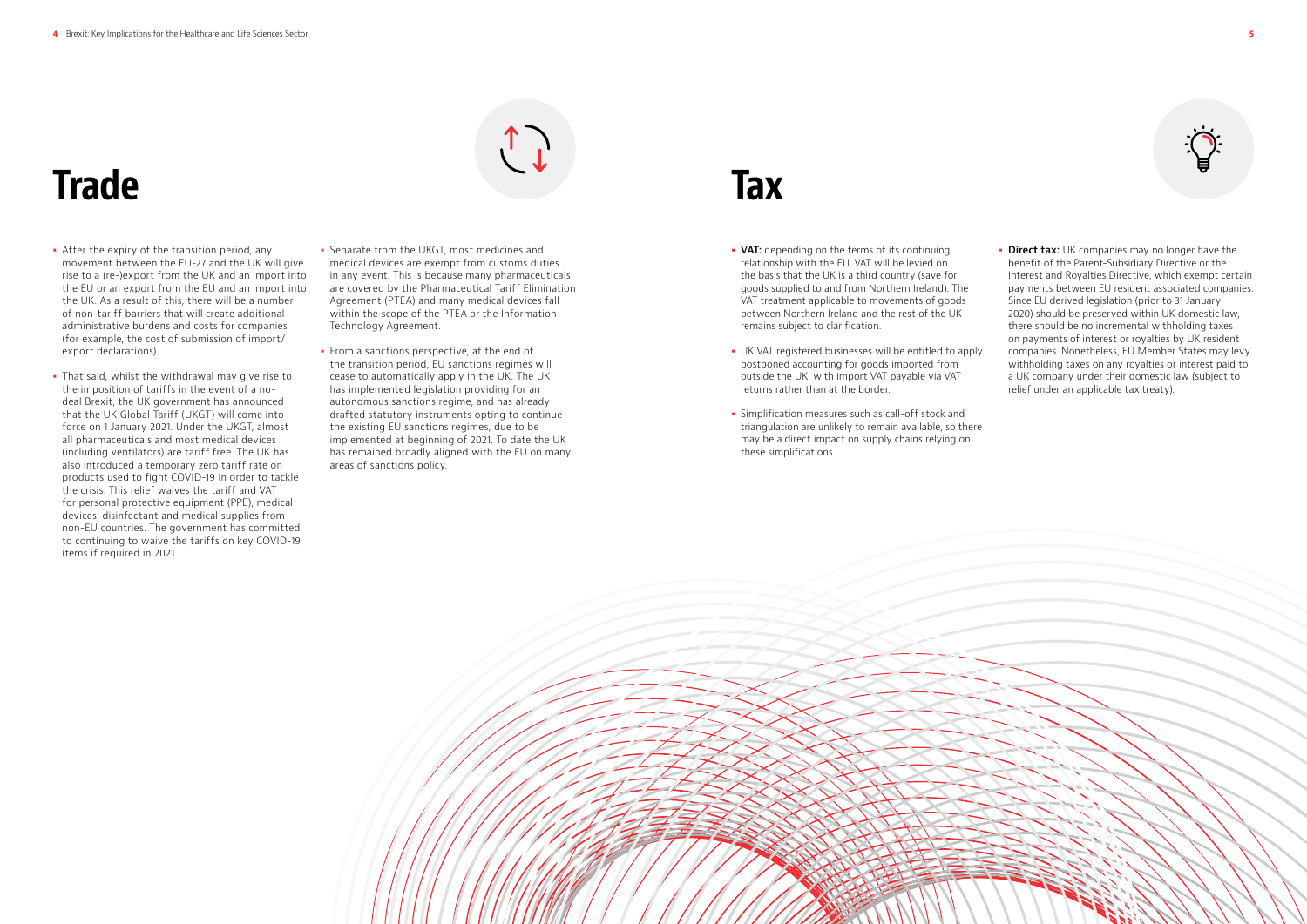• A degree of uncertainty still exists around the UK's implementation of the EU MDR following the postponement — due to the COVID-19 pandemic — of its implementation date beyond the cut-off date for the UK's scope of "retained EU law" to be preserved in the UK after the transition period. We were expecting that the UK government would address this legislative anomaly with a statutory instrument that aligns the UK's regulatory regime with the MDR in the event of a no-deal scenario. However, the recent MHRA guidance hints at a potential departure from the MDR and highlights "the opportunity to develop a robust, worldleading regulatory regime for medical devices that prioritises patient safety."

### Northern Ireland (NI) Protocol

- The EC and EMA have issued quidance clarifying that UK products will continue to be part of union referral procedures in respect of NI. Similarly, NI will be taken into account when calculating prevalence for orphan designation, well-established use, sunset clause, etc.
- It is unclear whether specific acts, such as the EU Falsified Medicines Directive (FMD) will apply in the UK after Brexit. If it does not apply, there is concern that packs of medicines intended for the UK will not be compliant with EU FMD and therefore may not be lawfully dispensed in NI.

- Under the terms of the NI Protocol ("Protocol") in the withdrawal agreement, NI will remain subject to EU pharmaceutical and medical devices legislation. This means that MHRA will have to apply a different set of rules and standards in NI from the rest of the UK.
- There are still a lot of uncertainties around the Protocol and, understandably, industry is very concerned, particularly at the recent prospect of the UK government tabling legislation to deviate from key parts of the withdrawal agreement including the Protocol. Under the Protocol, in the case of medicines, it is expected that applicants who wish to obtain a MA for the UK will also have to follow the EU procedures in respect of NI; however, it is not yet clear whether a single MA will be sufficient or whether companies will have to obtain a double (EU + UK) MA in order to place a product on the market in NI.



#### Continuity of medical supplies

- Major concerns are again growing at the prospect of delays to vital medical supplies crossing the EU/ UK border upon a no-deal Brexit.
- For the previously anticipated deadlines in 2019, the Department of Health and Social Care worked with the industry to expend huge efforts on a multi-layered approach to help mitigate the risk of such delays.
- Since then, the COVID-19 pandemic has unfolded. In a memo to the government leaked in May 2020, the industry warned that its previous stockpile was wound up during the peak of the pandemic in the UK and that it will now not be possible to generate such a stockpile again because of reduced manufacturing capacity. Nevertheless, in August 2020 the DHSC again asked the industry to build up a six-week stockpile and to ramp up preparations for a no-deal scenario.

# Product Regulatory

- The scale of the impact of Brexit on the healthcare and life sciences industry from a regulatory point of view depends on whether a trade agreement is reached before the end of the transition period. If an agreement is reached, we expect to see a closer degree of harmonisation and a less bureaucratic regulatory divergence for the healthcare industry to navigate. However, in the absence of any political indication that any such trade deal will be reached before the end of the transition period, the industry is bracing again for a no-deal scenario.
- On 1 September 2020 the MHRA published important guidance on the regulation of medicines and medical devices after the transition period. This guidance is largely similar to the no-deal guidance that was withdrawn earlier in 2020 but provides additional detail as well as more certainty.

### Medicines regime

- From the end of the transition period, EU Centrally Authorised Products (EU CAP) will no longer cover the UK. The EC has ensured that all EU CAP MAs previously held by UK companies have been transferred to EU-based companies. Regulatory activities such as pharmacovigilance and batch release must be conducted in the EU to meet EU market requirements. Similarly, UK companies can no longer qualify as EU importers for product regulatory purposes and the EU will no longer recognise UK-based regulatory personnel.
- The MHRA post-transition guidance confirms that from the end of the transition period all existing EU CAP will automatically be converted ("grandfathered") into UK marketing authorisations on 1 January 2020. Grandfathered CAPs with a non-UK marketing authorisation holder (MAH) will have to establish a MAH within the UK by 1 January 2023. The guidance allows for the QPPV to be established in the EU or the UK, adding that companies who choose to establish a QPPV in the EU must nominate a UK contact person for pharmacovigilance who reports to the QPPV.
- For EU CAP applications pending on 1 January 2021, companies can choose between two regulatory processes: apply for a separate MHRA parallel assessment ("in-flight assessment route"), or wait for the EMA opinion and apply for a UK MA using the so-called "reliance route."
- The MHRA has issued specific post-transition guidance on UK conditional approvals, paediatric investigation plans, advance therapies medicinal products, clinical trials, etc. However, there is still no MHRA guidance on new product assessment routes and this creates uncertainty, especially as regards Northern Ireland (see below).

#### Medical devices regime

- In the event of a no-deal Brexit, UK-based Notified Bodies (NB) will no longer be recognised by the EU, meaning the devices they have certified may not be placed on the EU market. The industry has undertaken a huge effort despite NB capacity constraints to transfer from UK-based NBs to those based in the EU.
- The post-transition MHRA quidance on medical devices confirms that CE marking will continue to be used and recognised in Great Britain until 30 June 2023, and that certificates issued by EEA notified bodies will continue to be valid for Great Britain until such date.
- The guidance also announces that a new route to market and product marking will be available for manufacturers wishing to place a device on the Great Britain market from 1 January 2021. Grace periods ranging from 4 to 12 months are foreseen depending on the product classification.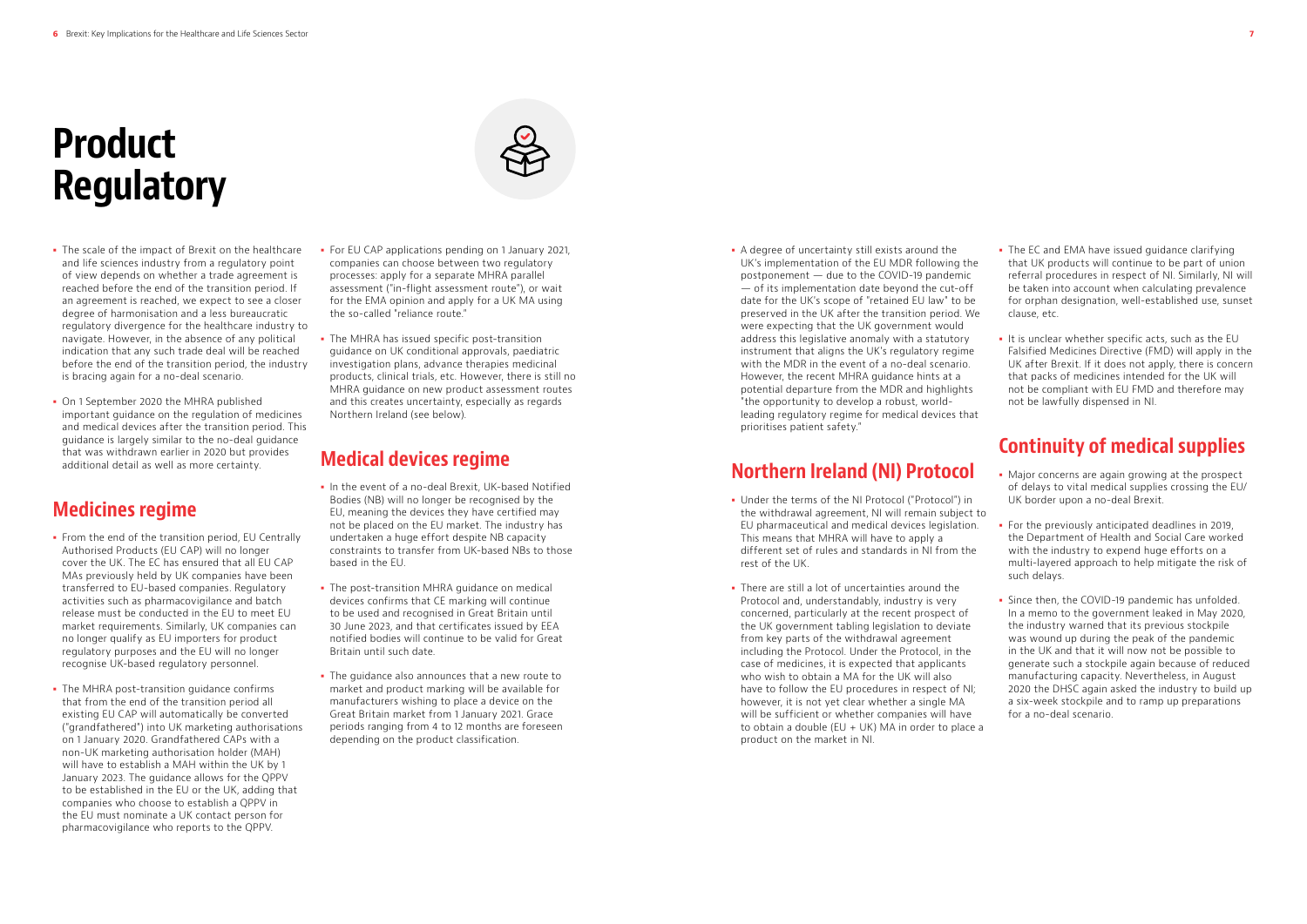## Intellectual Property (IP) Rights



- The EU has confirmed that, in the absence of agreement to the contrary, IP rights on goods first placed on the market in the UK will not be considered exhausted in the EEA after the end of the transition period. By contrast, the UK has taken steps to continue to recognise EEA exhaustion immediately after the end of the transition period. Initially, therefore, rights holders will be able to object to the parallel import of goods from the UK to the EEA, but EEA-UK parallel trade can continue. Given these conflicting approaches, the longer-term position is unclear and anticipated to change.
- EU Applications for Action (AFAs) filed with the UK customs authorities will no longer cover the EU, while those filed in the EU Member States will no longer cover the UK. Rights holders may wish to reassess their strategies to prevent illicit trade and may need to file new EU and/or UK AFAs in order to maintain border enforcement coverage across the EU and UK.
- The UK has enacted legislation to maintain the supplementary protection certificate (SPC) system but, where a UK SPC is based on a marketing authorisation granted by the EMA, SPC holders may be asked to provide information on the converted UK authorisation after 1 January 2021. Although it will need to be based on an MA covering the UK, the duration of a UK SPC will be based on the date of the earliest MA in either the UK or EU. In light of the uncertainty around the NI Protocol, discussed above, there is corresponding uncertainty about what will be required by way of an MA to obtain an SPC that covers NI.
- SPCs will continue to be enforced and challenged through the national courts, though in the UK the courts will not be required to follow judgments of the CJEU issued from 1 January 2021 onward (other than those in response to pending referrals from UK courts).
- The SPC waiver Regulation (2019/933), which entered into force in July 2019 and created the socalled 'manufacturing waiver', will be retained in UK law immediately after the end of the transition period. The government intends to retain the SPC waiver in UK law in the longer term and, in July 2020, published updated proposals for draft legislation to ensure the SPC waiver can operate from 1 January 2021.
- From the end of the transition period, existing EU trademarks (TMs) and registered Community designs will no longer cover the UK. New "cloned" UK TMs and designs will automatically be created, and rights holders need to be prepared to audit and maintain their expanded portfolio.
- For pending EU TM applications and EU TM designations under the Madrid system for international trademarks, a separate UK application will need to be filed to maintain UK coverage. Rights holders should consider on a case-by-case basis when to refile. In most cases, filing a UK application during the nine-month period after 31 December 2020 in order to benefit from the original filing date will be the best option, but in cases where securing an earlier registration is vital, e.g., in order to commence infringement proceedings, refiling in the UK now may be advisable.
- We recommend dual EU and UK filings for new EU TM applications, and EU TM designations under the Madrid system for international trademarks, since applications filed between now and 31 December 2020 are unlikely to proceed to registration before the end of the year.
- The processes for applying for, obtaining and enforcing a patent will remain unchanged (as the harmonisation across Europe is based on the European Patent Convention, for which EU membership is not required). Similarly, trade secrets and copyright laws as relevant to the HCLS industry will be broadly unaffected.

### Antitrust and Competition

- Brexit will have implications for the enforcement of vertical restraints in the UK, in particular parallel trade. EU competition law prohibits restrictions on parallel imports within the EEA. Parallel imports refer to cross-border sales of goods by independent distributors/third parties.
- It is generally possible for a supplier in the EEA to prevent exports to a non-EEA country (subject to local laws, for example, Swiss competition law regards a restriction on exports from the EEA to Switzerland as a breach of Swiss competition law) if the products could not realistically be re-exported into the EEA. Such a restriction would infringe EU competition law if the restriction appreciably affects trade within the EEA (for instance, because, absent the restrictions, customers in the EEA would benefit from significant imports from the territory in question).
- Post-Brexit, there may be a risk of suppliers potentially being able to partition the UK market from the EEA market and preventing EEA distributors from exporting into the UK. This could lead to increased prices for UK consumers, who would no longer be able to benefit from cheaper prices through parallel imports and competition. It is possible that this would fall foul of UK competition law. The UK Competition & Markets Authority (CMA) could, for example object, and find / argue that any agreement which restricts sales into the UK could eliminate competition in the UK and therefore breach UK competition law (similar to the approach taken by Switzerland in relation to export bans of products due into Switzerland). It is not clear whether the CMA / UK competition law will adopt such an approach. To date, the CMA has said in its previous no-deal guidance that "in certain circumstances, passive sales bans affecting sales to a UK market or UK customer are capable of falling within the scope of the Chapter I prohibition. They may not satisfy the requirements of the Retained Vertical Agreements Block Exemption Regulation and may be treated as hardcore restrictions of competition."



- In relation to exports to the EU, it is possible that UK competition law may decide to permit a greater degree of territorial restrictions on resale into the EEA as there will be no underlying single market integration agenda. For example, it may be(come) legal under UK competition law for a UK supplier to prevent its UK distributor from selling outside of the UK into the EEA.
- From a merger control perspective, if both EU and UK jurisdictional thresholds are met, the CMA and European Commission may conduct parallel merger control assessments. The CMA has shown itself to be increasingly interventionist in recent times, including in the healthcare sector.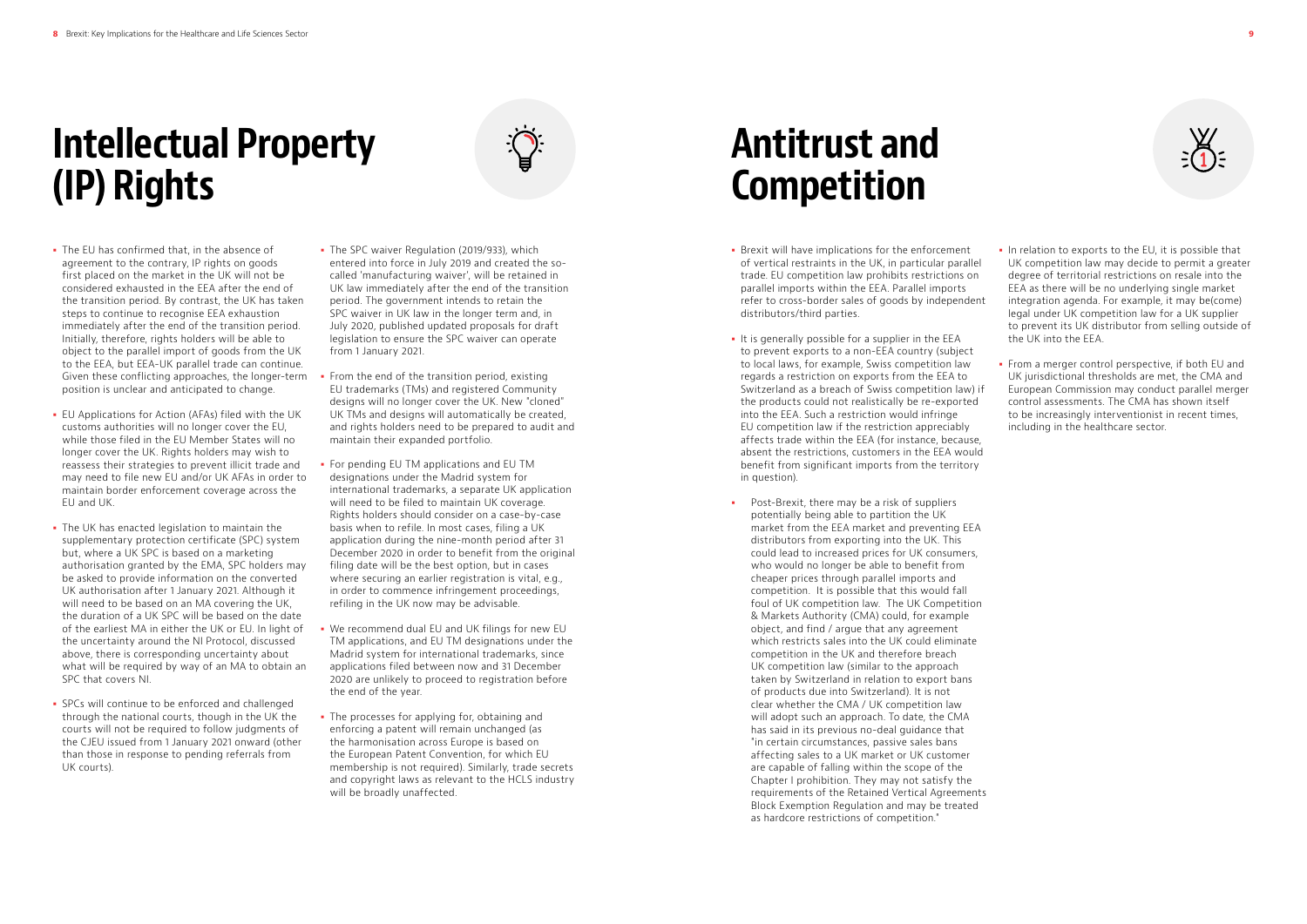### **Services**

- The primary considerations from a corporate perspective will arise in the context of healthcare transactions or internal reorganisations within healthcare companies, principally due to the expected de-harmonisation of regulatory standards between the UK and the EU after the transition period.
- Due diligence: It will be particularly important to map the current supply chain to establish, among other things, the sources of inputs (e.g., raw materials, API), where finishing and packaging is completed, as well as the involvement of third party manufacturing. Early diligence of these items will be of heightened significance for post-closing planning, as we expect that the transfer of the manufacturing and commercialisation capabilities between the UK and the EU will become more difficult after the end of the transition period. Consider also the reverse due diligence that a seller in a healthcare transaction will require. The size of the corporate footprint of the buyer (e.g., small-scale CMO vs Big Pharma) will determine the Brexit risks associated with the transaction and the ways in which the parties will be able to overcome them.
- Transitional sales: If there is no mutual recognition of Marketing Authorisations (MAs) between the UK and the EU after the transition period, or if the process for achieving recognition is arduous or uncertain, the time between the signing and completion of an acquisition involving the transfer of MAs will likely increase. This is problematic, as it may jeopardise the continued commercialisation of products in the interim. As a result, it is important to understand which entities serve as MAHs within the seller group and ensure that steps are taken to guarantee that commercialisation can continue seamlessly in both the UK and the EU (e.g., via transitional sales/distribution arrangements until applicable product licences transfer).

• There should generally be no need to amend English governing law clauses in healthcare industry contracts, as EU Member States will still be required to respect an English choice of law provision in commercial contracts after the transition period. However, when entering into a contract between a UK party and an EU-27 party, it may be advisable to include an arbitration clause as the forum to resolve disputes. This is because, while the international treaties governing the operation of arbitration agreements and processes will not be affected by Brexit, choosing English courts as the forum to resolve disputes may result in a longer and more costly enforcement process than was previously the case, as the UK will no longer benefit from the mutual recognition regime for jurisdiction of EU Member States' courts under the Brussels Regulation after the transition period. The UK is taking steps to join international conventions, which, if accepted, may mitigate this impact.

- Establishing a new presence/leveraging existing footprint: As part of the above transition planning, it may also be necessary to (among other steps): (a) establish new legal presences and operations in the UK or EU to obtain the required authorisations; (b) carry out an internal reorganisation to make use of the existing business footprint; or (c) acquire further operations with the necessary legal presence/ authorisations by way of strategic M&A.
- General risk mitigation: Following on from the above, a well advised buyer in a healthcare-related transaction should look to mitigate the risks of a potential post-Brexit investment in the UK by insisting on a suite of conditions precedent, TSA services and other pre-completion support needed from the seller that would enable the buyer to weather changes in the law that affect the day-today operation of the business being acquired.

## **Commercial Contracts**

- For supply and purchase healthcare-related agreements, existing agreements should be reviewed and new agreements prepared with a view to ensuring as far as possible that the impact of any tariffs and/or non-tariff costs and delays arising from any UK/EU deal (or no-deal scenario) are allocated to the counterparty  $-$  in particular, the choice of delivery term under Incoterms and any price review provisions.
- From a technical contract drafting perspective, definitions in healthcare contract templates that refer to the EU should be checked against the relevant clauses to determine whether references to the EU should be broadened to include the UK for the particular contract, and references to obligations to comply with EU laws (for instance, in relation to medicines, medical devices, data protection, etc.) may need to be expanded to also include new equivalent UK laws.



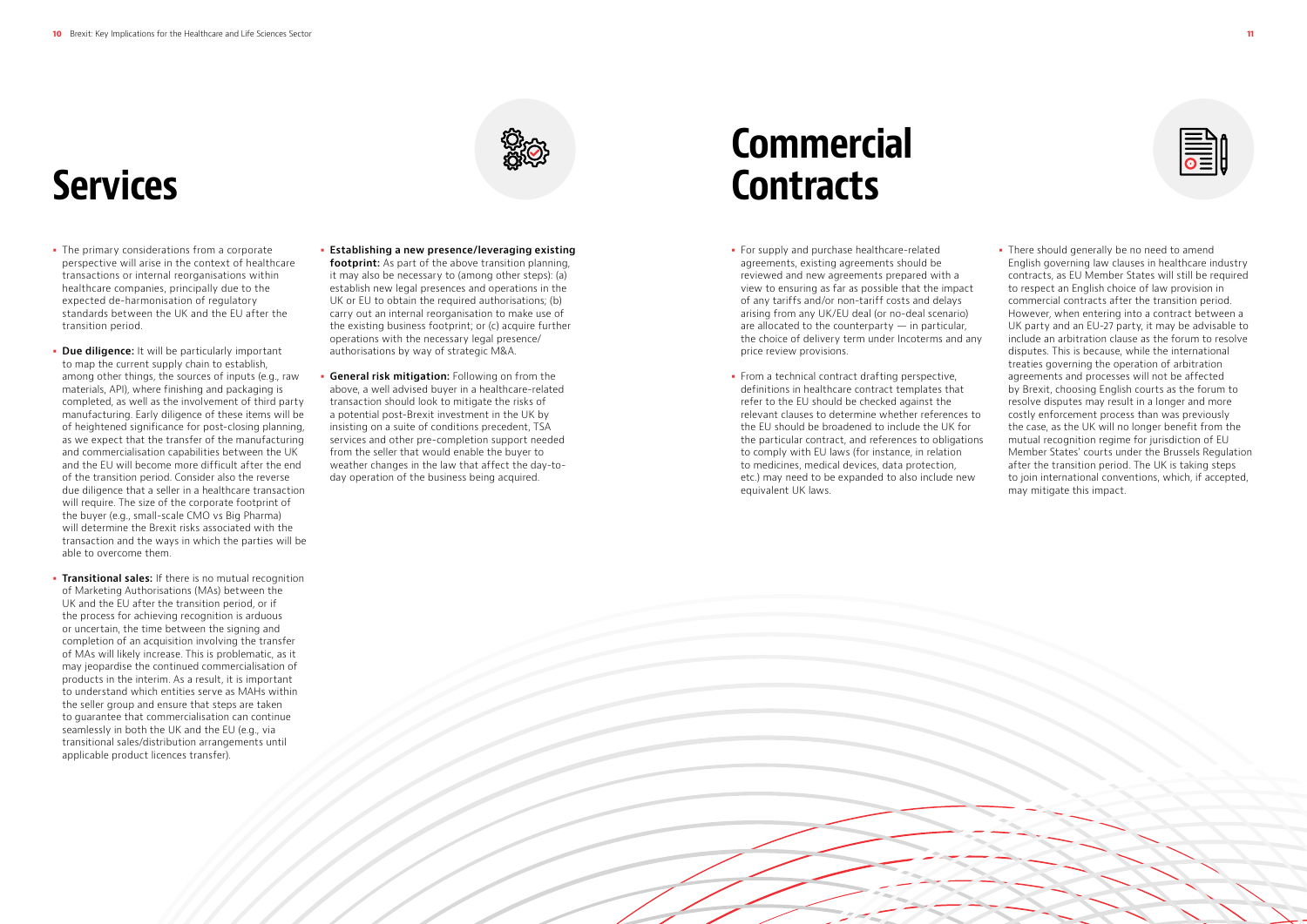## Privacy and Data Protection

- After the expiry of the transition period, the GDPR will no longer directly apply to the UK. However, the Data Protection Act 2018 will remain in force, which incorporates the GDPR into UK legislation. This means healthcare organisations should continue to comply with the GDPR.
- In the event of no deal, the UK would become a third country. The UK may get an adequacy decision recognising that it provides an adequate level of data protection. However, it's unclear whether an adequacy decision will be granted by the end of the transition period. If it were not, any transfer of personal data from the EEA to the UK would need to be legitimised in the interim by appropriate safeguards, such as model clauses or binding corporate rules (BCRs). This means healthcare organisations should analyse data flows between the UK and EEA (e.g., with suppliers and processors) to determine which require safeguards in order to legitimise transfer.
- For transfers of personal data from the UK to the EEA, the UK has indicated that it will recognise all EEA countries, Gibraltar and the EU institutions as providing an adequate level of data protection, such that appropriate safeguards will not need to be put in place to legitimise these transfers.

 $\widehat{\mathbf{P}}$ 

• Following the end of the transition period, the Information Commissioner's Office (ICO) will no longer participate in the GDPR's "one-stop-shop" mechanism, which allows organisations to deal with one "lead" supervisory authority in the Member State of their main establishment. Organisations should consider which will be their lead supervisory authority (if any) post-transition period. If the ICO is currently designated as your lead supervisory authority, consider if an alternative supervisory authority will be able to act as your lead posttransition period.

## Employment

Other than the new UK regulatory personnel positions required (please see Product regulatory above), the key implications of Brexit in employment law are not specific to the healthcare industry. Please refer to the Employment section of the ['No deal' Brexit Checklist](https://www.bakermckenzie.com/-/media/files/insight/publications/2019/09/no-deal-brexit-checklist-09182020.pd) for further information

| 77<br>$\bullet$ .<br>٠ |  |
|------------------------|--|
|                        |  |